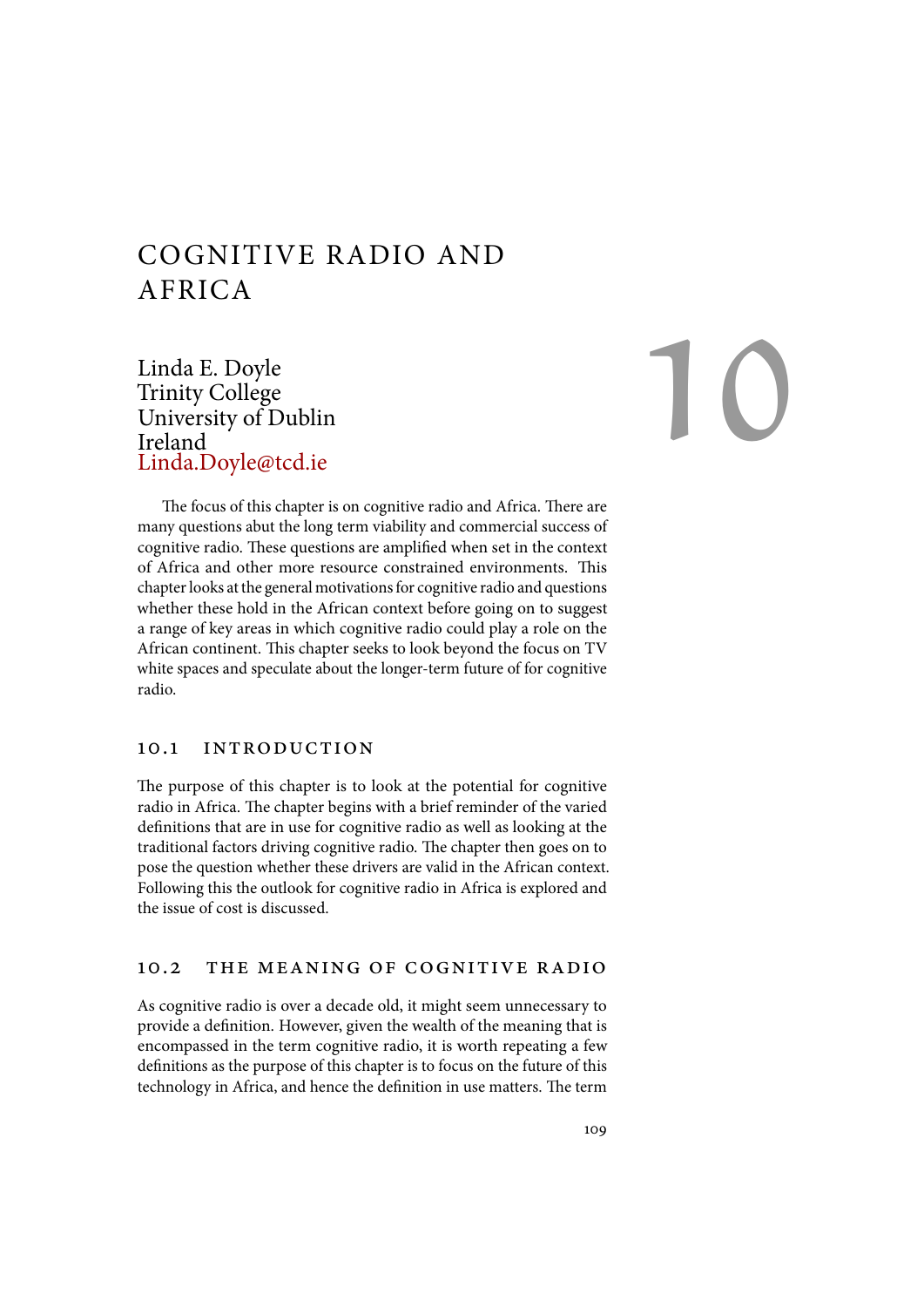

Figure 10.1: Many Ways to View a Cognitive Radio

1. J. Mitola and G. Maguire, Cognitive radio: Making software radios more personal, IEEE Personal Communications, 37:10 (1999), 1318.

2. Doyle, L.E., The Essentials of Cognitive Radio, Cambridge University Press, The Cambridge Wireless

3. Clancy, C.; Hecker, J.; Stuntebeck, E.; O'Shea, T., "Applications of Machine Learning to Cognitive Radio Networks," Wireless Communications, IEEE , vol.14, no.4, pp.47,52, August <sup>2007</sup> <sup>4</sup> <sup>4</sup>. I. Macaluso, D. Finn, B. Ozgul,

and L. A. DaSilva, Complexity of Spectrum Activity and Benefits of Learning for Dynamic Channel Selection, IEEE Journal on Selected Areas in Communications (JSAC), Cognitive Radio Series, 2013 (to appear).

5. Gavrilovska, L.; Atanasovski, V.; Macaluso, I.; DaSilva, L., "Learning and Reasoning in Cognitive Radio Networks," Communications Surveys & Tutorials, IEEE , vol.PP, no.99, pp.1,17

cognitive radio was coined by Mitola in an article he wrote with Maguire in 1999<sup>1</sup>. In that article, Mitola and Maguire describe a cognitive radio as a radio that understands the context in which it finds itself and as a result can tailor the communication process in line with that understanding. Over the years the cognitive cycle has been used to define cognitive radio functionality. Using the cycle, a cognitive radio is a radio that can make observations about its environment, take decisions about how to respond to the environment and act by configuring itself appropriately as in Figure 10.1 (a). The type of cognitive radio associated with the use of the TV bands is one that follows this cycle. It makes observations about spectrum availability through reading from a database, decides which frequency to use and acts by configuring the frequency and power of operation of the white space device. However, much more advanced Press, The Cambridge Wireless definitions of cognitive radio have also been conceived <sup>2</sup>. For example,<br>Essentials Series, April 2009, pp240. some definitions focus on learning and a cognitive radio is often defined as a radio that has the ability to learn from its actions and from this learning to feed into any future actions it may take. In line with this, more complex versions of the cognitive cycle have been used to include this level of functionality as depicted in Figure 10.1 (b). A body of research does exist in which learning algorithms are explored in the context of cognitive radio<sup>345</sup> though it is probably fair to say that no compelling applications yet exist that undisputedly require learning.

> The decision-making part of the radio is often referred to as a cognitive engine and some definitions of cognitive radio focus more on this engine. Figure 10.1 (c), for example, places it at the centre of a system and views a cognitive radio as a device that has a set of 'meters' which feed into a cognitive engine that outputs the settings for the 'knobs' on the radio. The meters are the various different sensing and observation mechanisms, the knobs correspond to the parameters of the radio system that can be configured. The engine strives to achieve an objective or set of objectives given the state of the environment and the options for configuration (i.e., range of settings of the knobs). As can be seen in Figure 10.1 (c) there is also a possibility for policy-level input, i.e., for policies to drive the output of the system. Cognitive radios can also,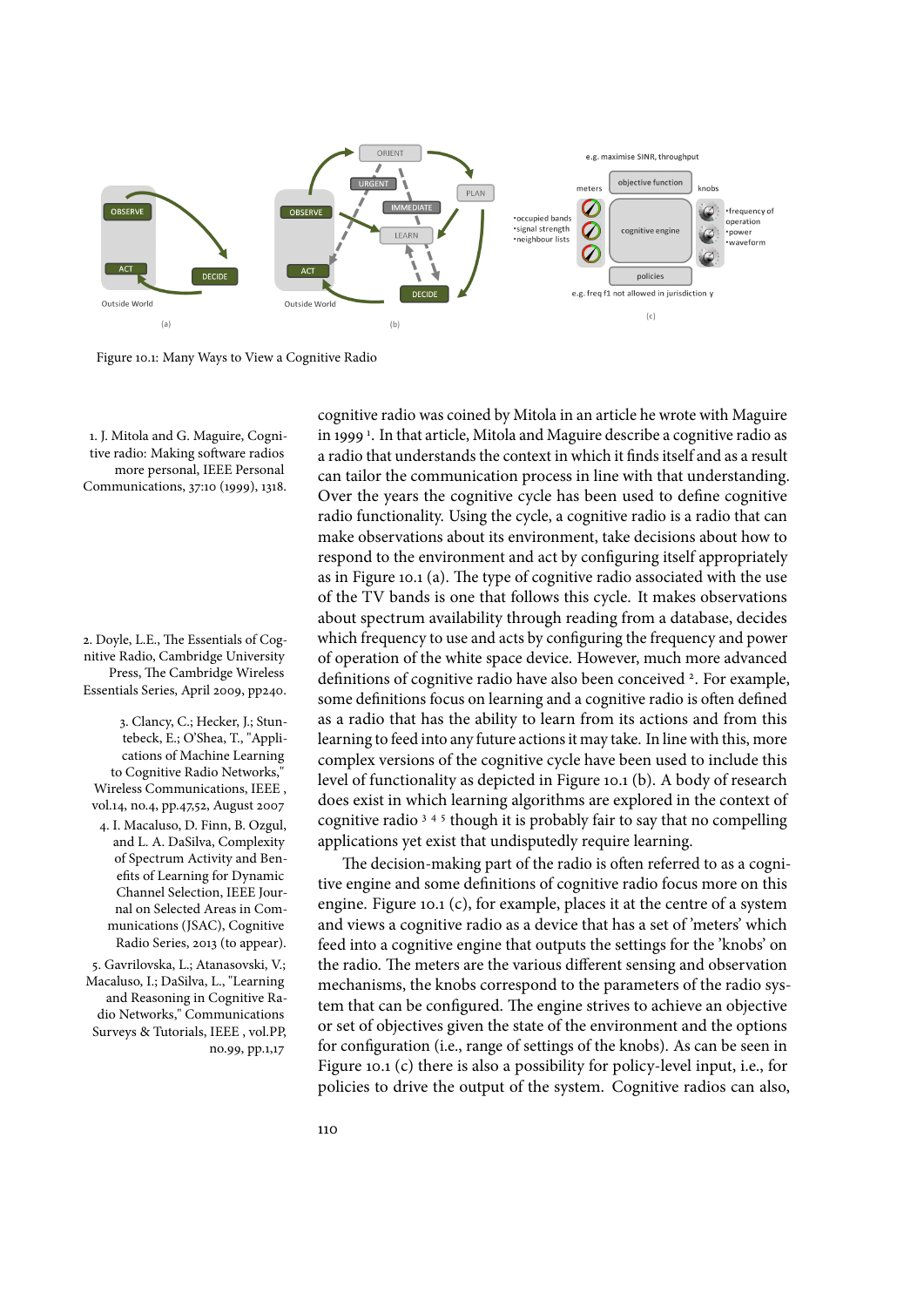therefore, be associated with the ability to process policies <sup>6</sup>. The coining obtainthins, D.; Denker, G.; Stehr, M.O.; of the phrase cognitive radio is generally considered both a help and hindrance. It has unlocked ideas around the notion of a radio with a brain and led to an embracing of multi-disciplinary investigations in the field 7. On the other hand it has conjured up notions of radios with emergent properties that will, if left untamed, wreak havoc on incumbent systems. It is against the multiple definitions of cognitive radio and with an acknowledgement that cognitive radio is still an emerging technology that the role of cognitive radio in Africa is now explored.

### 10.3 drivers of cognitive radio

To determine whether there is a role for cognitive radio, the drivers of the technology need to be identified. Cognitive radio can generally be seen as:

- 1. a means of enabling new modes of spectrum access
- 2. a technology for supporting autonomous/self-configuring/selfplanning networks.

Broadly speaking, whether considering commercial, military or public safety applications, cognitive radio will play a part if spectrum needs to be accessed in some form of dynamic or shared manner, or if there are requirements for complex autonomous decisions to be made.

## 10*.*3*.*1 *Cognitive radio as a Means of Enabling New Modes of Spectrum Access*

Traditionally, access to spectrum has been managed in a limited number of ways. Most spectrum has been organised on the basis of some form of exclusive access. Typically, licenses are granted to licensees by a variety of mechanisms (beauty contents, auction, administrative incentive pricing schemes, etc.) and only the licensee can use the specific spectrum. In contrast to this approach, a commons-like approach in which access to the spectrum is open to all (on the proviso that certain rules are followed) has also been in operation. The best known example of this is the ISM band. In the ISM band all devices wishing to transmit can do so provided a certain power level is not exceeded. Cognitive radio has long been seen as an enabler of many more varied and nuanced forms of spectrum access. More specifically, it has been seen as a key technology in the drive towards dynamic forms of spectrum access and spectrum sharing. The term dynamic spectrum access (DSA) can be used to encompass all kinds of spectrum access regimes that do not involve static assignments of access rights but call for the identification of opportunities for using spectrum either that others (i.e.,primary users) are not occupying or through some sort of regime that allows spectrum

Elenius,D.; Senanayake,R.; Talcott,C., "Policy Based Cognitive Radios,"WirelessCommunications, IEEE , vol.14, no.4, pp.41,46, August 2007

7. S. Haykin, Cognitive Radio: Brain-empowered wireless communications, IEEE Journal on Selected Areas in Communications, Special Issue on Cognitive Networks, vol. 23, pp. 201-220, February 2007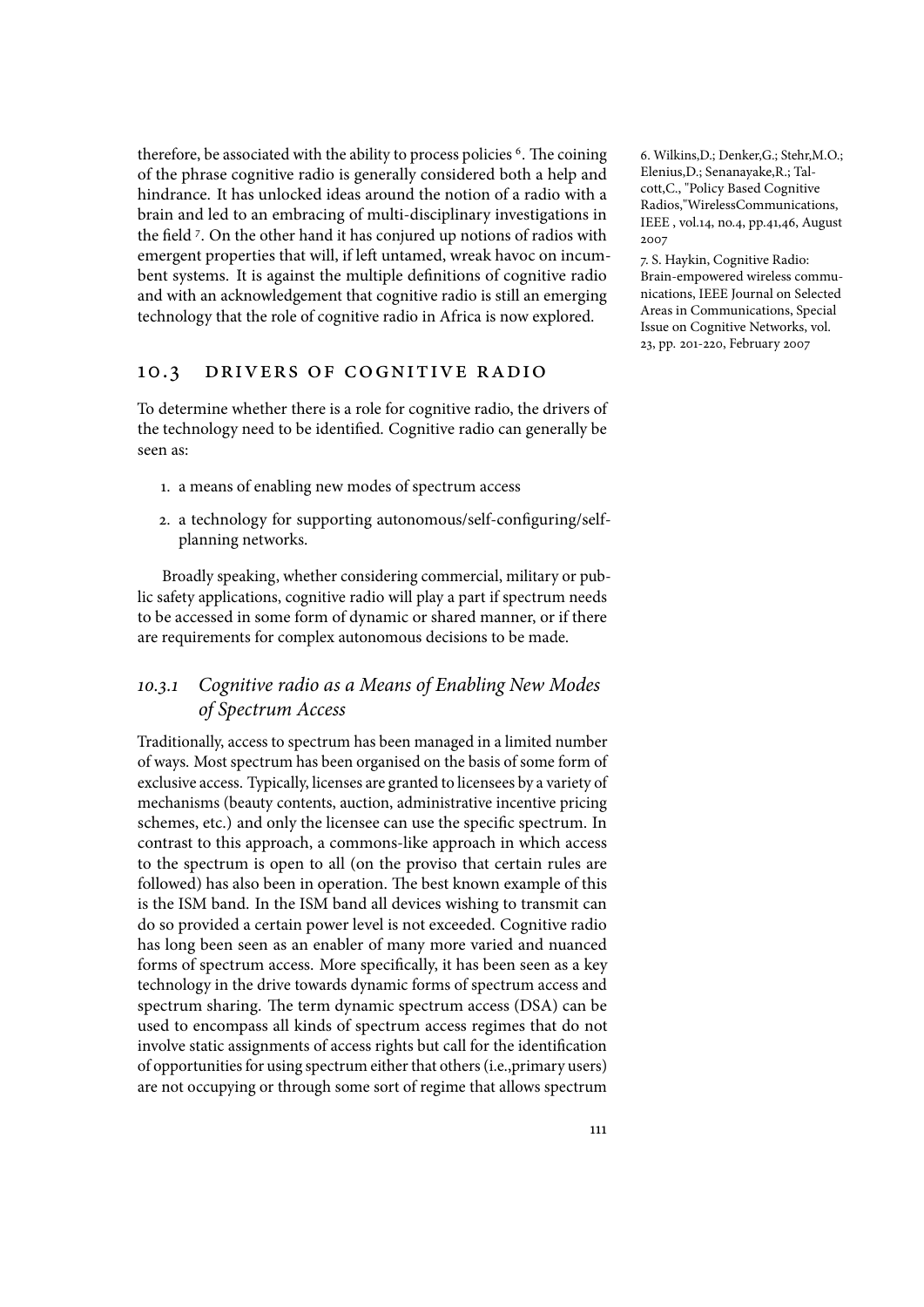imply unlicensed access.

network will dynamically get a spectrum assignment for a given period of time for its own exclusive use.

10. President's Council of Advisors on Science and Technology. Realizing the Full Potential of Government-Held Spectrum to Spur Economic Growth. July 2012.

11. Communication from the Commission to the European Parliament, the Council, the European Economic and Social Committee and the Committe of the Regions, Promoting the shared use of radio spectrum resources in the internal market. September, 2012.

8. Note DSA does not necessarily holded assigned when needed and subsequently relinquished.<sup>8</sup> The use of the TV white spaces can be seen as a very slow form of dynamic spectrum access. The TVWS device ascertains what spectrum is available in a given area and uses that spectrum - i.e., the TVWS devices do not have static assignments of spectrum. Additionally the TVWS device shares with all other TVWS devices that choose to use the same spectrum. Hence, it is 9. In exclusively shared systems, a  $\quad$  a non-exclusive shared flavour of dynamic spectrum access.<sup>9</sup> In this case the primary user/incumbent is afforded a specific level of protection.

> Over the past number of years more nuanced forms of sharing have come to the front. The 2012 PCAST report <sup>10</sup> from the FCC suggests a broad framework for a tiered model of shared-access of Federal spectrum. In this spectrum management model there are three tiers of access; Federal Primary Access, Secondary Access and General Authorised Access (GAA). The Federal Primary Access users register their actual deployments within a database. These Federal Primary Access users enjoy full exclusive use of their assigned spectrum but do not have the right to block others from using it, if they themselves are not using it. Secondary Access (SA) users are issued with short-term access rights and must also register in the database. These rights give them certain guarantees of levels of service and assure them protection from interference from the lowest users in the tiered access model. The final and lowest layer of the hierarchy is the General Authorised Access (GAA) tier. GAA usage is purely opportunistic, and hence this tier of users only gets assigned whatever frequencies are left over at any given time and in any given location. It is clear that there is a role for cognitive radio if any of these ideas were to become reality. Currently, the PCAST report remains a set of aspirations though the FCC has released as "notice for proposed rule making" for the 3.5 GHz bands in the USA which embrace a lot of the PCAST concepts.

> In resonance with some of the approaches in the PCAST report, concepts such as Licensed Shared Access (LSA) have also been gaining traction. This approach to sharing spectrum was initially proposed by an industry consortium under the name Authorised Shared Access (ASA) and currently the term ASA tends to be used in the USA and LSA in Europe. The LSA framework sees the initial licensed user or users, i.e., the incumbents, sharing their spectrum with one or more new users who may be offering the same service or a different one, according to conditions imposed on both the incumbent and new user. It can be seen as a type of highly controlled sharing and not hugely different in concept from some of the concepts mentioned in the PCAST report. The EU's approved Radio Spectrum Policy Programme endorsed the LSA concept and CEPT is fleshing out the details of how such a system would work in practice, both within the confines of technology and with the confines of the European Treaties<sup>11</sup>.

> It can be reasonably argued that the main motivation for dynamic spectrum access and spectrum sharing has always been the so-called *spectrum crunch*. The term spectrum crunch is used to emphasise the scarcity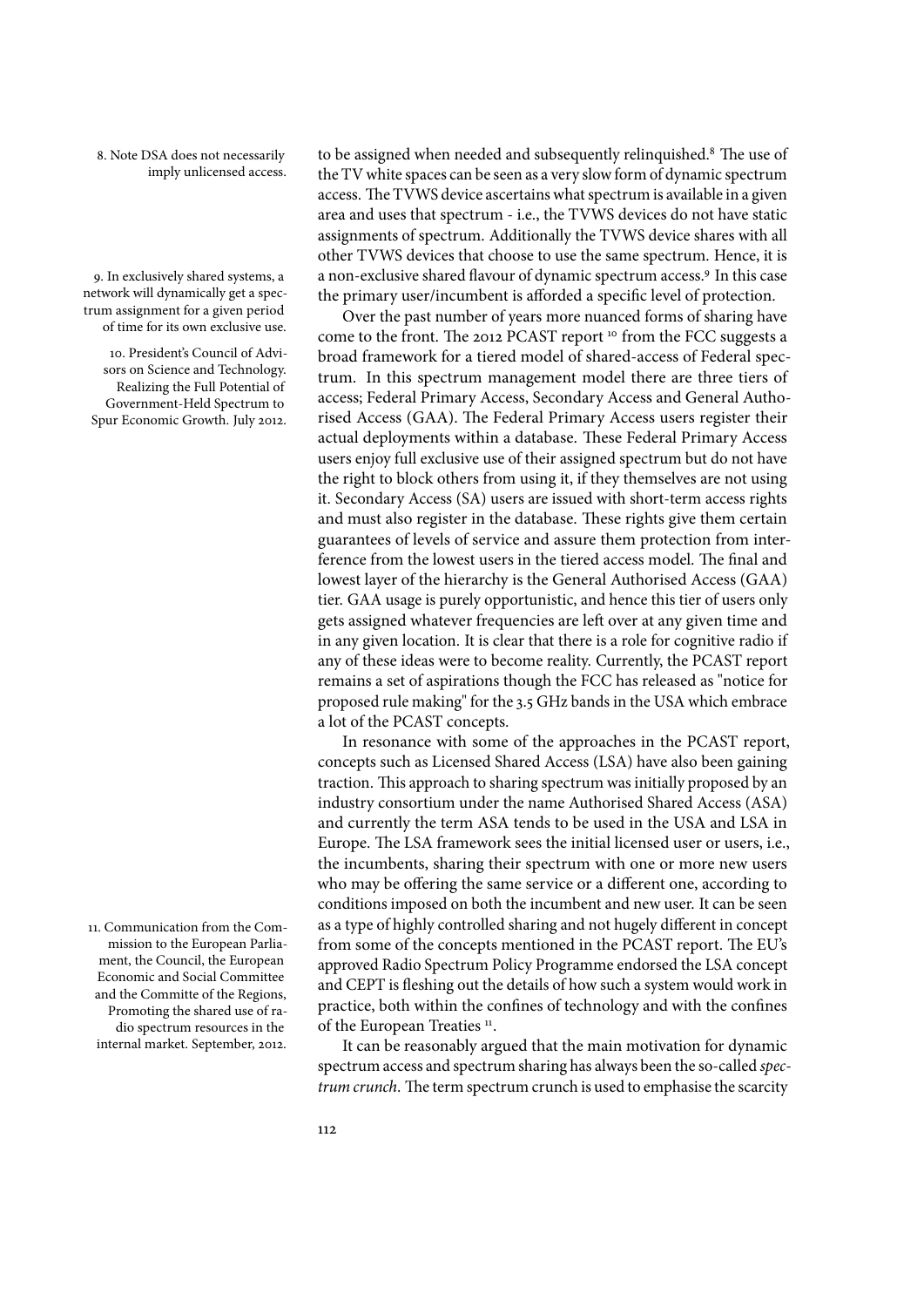of the spectrum resource. There are numerous graphs forecasting the explosive growth of future mobile data 12. A plethora of measurements exist natively//www.cisco.com/en/ to highlight the fact that assigned spectrum is not always used efficiently and effectively by the licensee and hence (exclusive or non-exclusive) sharing can alleviate the pressure on the resources. A second and also very powerful motivation for sharing comes from a more political *open spectrum* perspective. Open spectrum advocates promote freer and easier access to spectrum and believe that much like in the ISM band new forms of innovation will follow and most importantly opportunity for new players, including smaller entities, will emerge. In this context, sharing is seen as a means of gaining access to a resource that is central to any wireless communication system and gaining access to a resources that is typically limited to a number of powerful controlling entities. A third motivation is the fact that *sharing is the new clearing*. Clearing refers to the moving of incumbents out of specific bands and in most cases this is done to allow the emptied bands to be auctioned for exclusive usage. Clearing can be a costly and slow process. In some cases incumbents must be paid to move to other bands. And typically nothing happens in a band until all the incumbents have moved. The times involved can vary from years to decades. Sharing can be seen as a dynamic form of clearing. Figure 10.2 explains how. Initially a strong vibrant service is in operation in a band. As the need for this service wanes or because of the existence of large amounts of idle capacity within the band, sharing can be permitted (on a hierarchical basis, for example). Over time it may be the case that the incumbent needs increasingly less spectrum - either as mentioned already because the needs for the service reduces, or as for example in the case of Digital TV, more effective use of the spectrum is made. Roles may then be reversed. Using the terminology of primary and secondary user, the primary incumbent starts as a primary and exclusive user, subsequently permits sharing with a secondary system on some kind of hierarchical basis, over time both become equal sharers of the band and finally the secondary becomes the new primary as its services gain popularity and the old primary assumes secondary status as its popularity decreases until it finally dies out. Taking this approach means that there is a constant recycling of bands.

## 10*.*3*.*2 *Cognitive Radio as an Enabler of Autonomous System Configuration and Management*

A cognitive radio, or possibly more correctly a network of cognitive radios, can be considered to be a self-organising system. The network can understand the context it finds itself in and can configure itself in response to a given set of requirements, in an autonomous fashion. The configuration need not just focus on frequency issues, such as dynamic spectrum access, and can involve many other features of the network such as power, beam pattern, routing algorithm in use, codUS/solutions/collateral/ns341/ ns525/ns537/ns705/ns827/ whitepaperc11-520862.pdf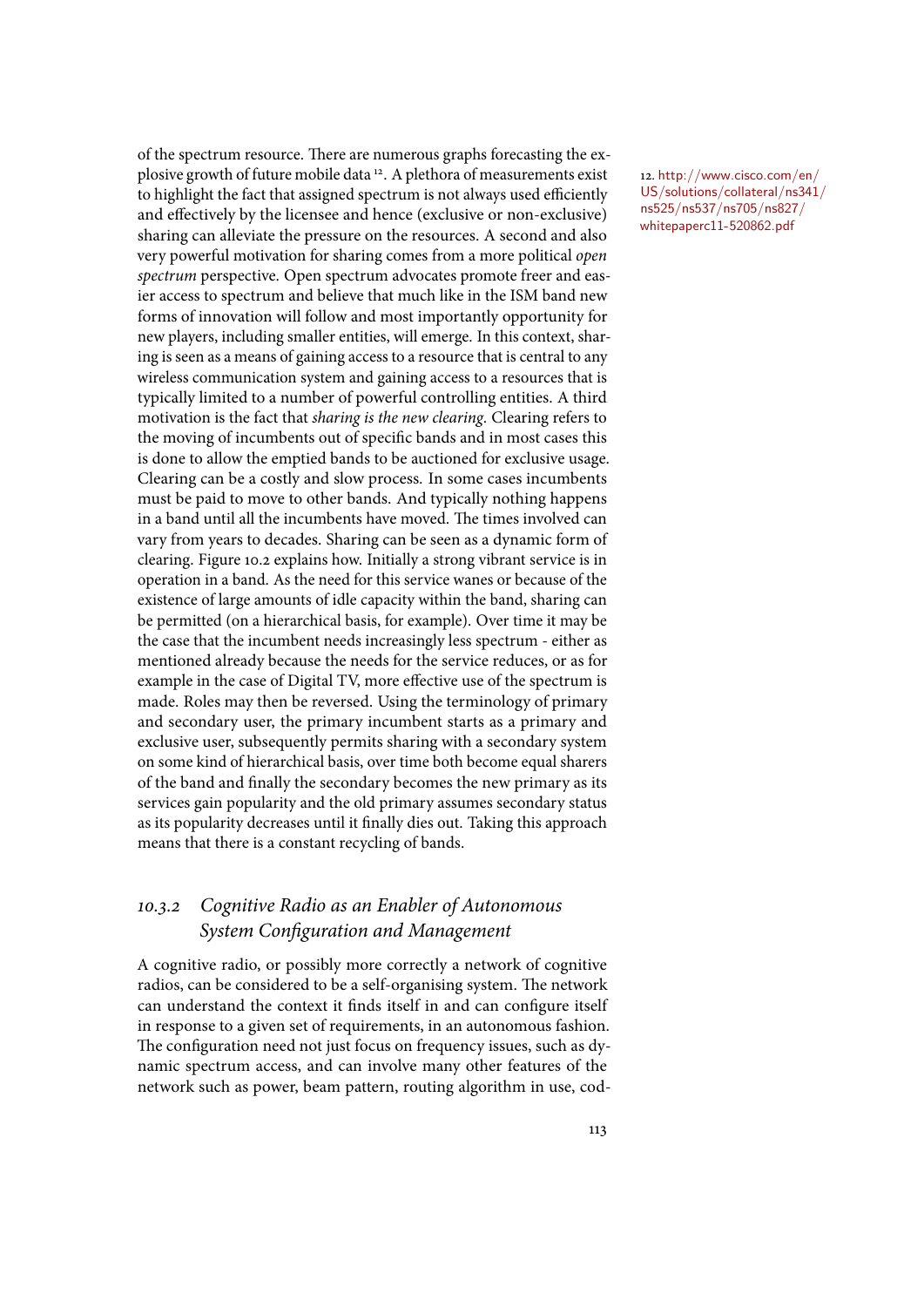

Figure 10.2: Sharing is Clearing

ing techniques, filtering techniques, etc. However, an element of spectrum management is likely to feature in many configuration processes. Looked at from this self-organising point of view, we can say that any communication application that requires a radio or network of radios to self-organise can justifiably make use of a cognitive radio. We can consider the need for autonomous self-configuration within more traditional communication systems. Consider for example an LTE-A system. The reality is that the number of parameters (knobs) which can be set in such a system is vast. Variable parameters include numbers of antennas in use, multiple-input, multiple-output (MIMO) mode, modulation, power, frequency, scheduling options, number of frequency bands that are aggregated, spatial configuration of primary and serving cells associated with the aggregated spectrum among many others. It seems infeasible that the true potential of LTE-A networks can be achieved without some advanced decision-making and optimization based on contextual information. Hence, it is possible to argue that the realization of LTE-A systems, whether explicitly labelled as such or not, will need some elements of cognition to function. Context will have to be determined through observation of the environment (meters) and the many parameters (knobs) configured (with the help of a cognitive engine) to suit the context, as per Figure 10.1 (c). Taken from this perspective cognitive radio is a natural part of the roadmap for future mobile communication systems. The same argument can be made in the context of the self-organisation of large numbers of small cells and other user deployed infrastructure that cannot depend on centrally coordinated human intervention. We can also consider autonomous system configuration in the context of any system using spectrum dynamically. It naturally goes hand-in-hand with the requirement to seek out spectrum opportunities and configure appropriately to exploit those opportunities. In addition, cognitive networks sharing the same spectrum must act like autonomous interference management systems to co-exist with one and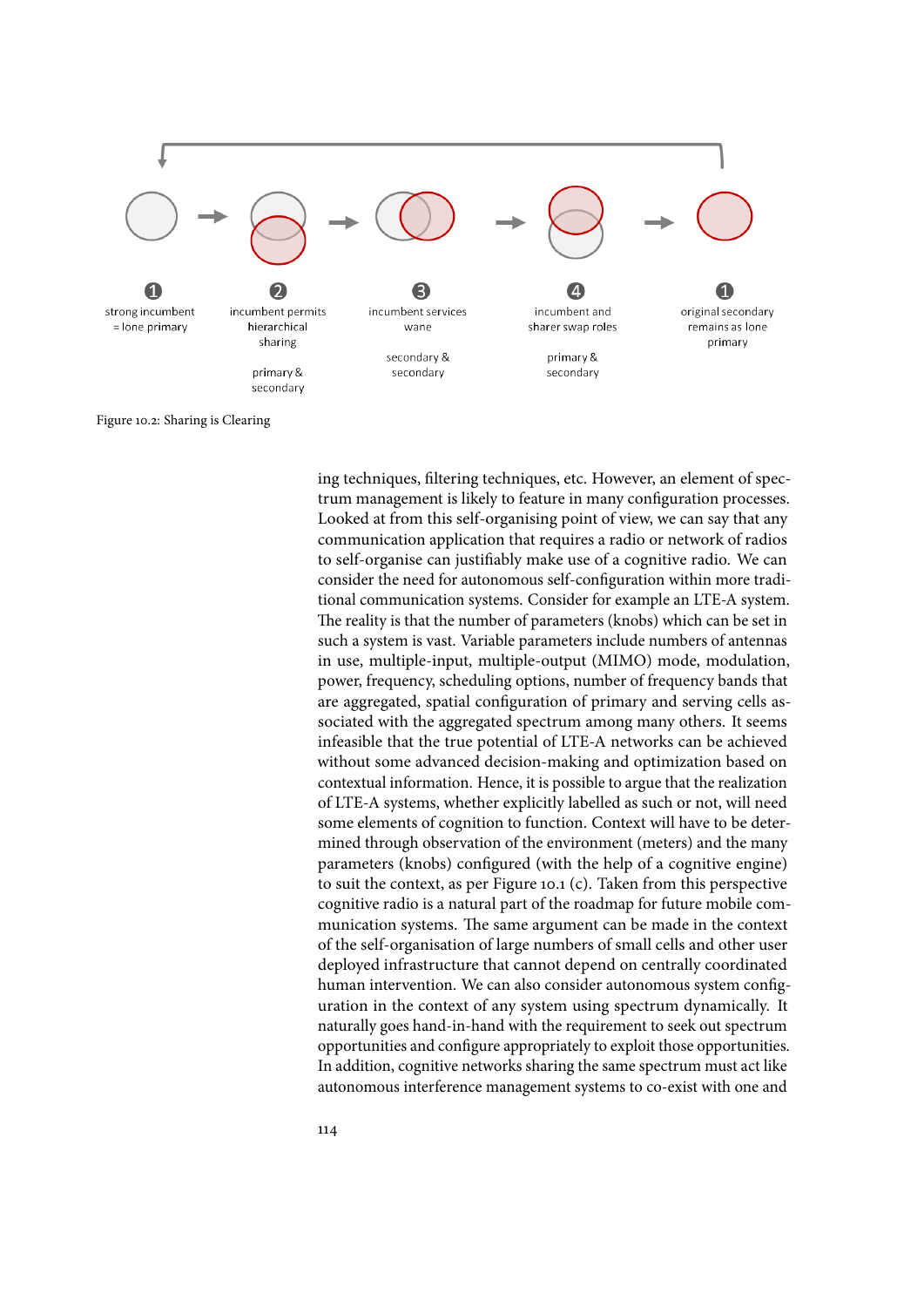another.

# 10.4 are the drivers of cognitive radio different for africa?

We return now to focus on the specifics of Africa. The key question that arises is whether the drivers for cognitive radio remain the same or whether there are others that might be relevant or even if there is an absence of drivers in the African context.

### 10*.*4*.*1 *Africa and New Modes of Spectrum Access*

In terms of an enabler of new modes of access to spectrum the question firstly arises as to whether there is or will be a spectrum crunch in Africa. On the grand scale of things, the simple answer must be no, as a large proportion of the population remains unconnected. There is much to be done in Africa to enable basic connectivity for large percentages of the population. In addition, it could be argued that there are many other techniques that can be exploited before cognitive radio is called on to squeeze more efficiency out of the spectrum. To build a counter argument to this we should focus on the fact that in the developed world spectrum has been managed into scarcity. In other words its scarcity is more due to how it is managed than anything else. The many measurements which show vast tracts of idle spectrum substantiate this point. The highly static nature of the spectrum management regimes and the historical tendency to regulate for 'how technologies work now' rather than 'how technologies could work in the future' are at fault. Rather than wait for a similar situation to eventually build in Africa, it could make sense to proactively regulate for more dynamic forms of spectrum access and sharing for when these approaches are eventually needed. Africa is the most rapidly urbanizing region on the planet. Though the vast bulk of the mobile technology in Africa is based on GSM with movement to 3G continuing, there are LTE deployments planned for 14 countries in Africa.<sup>13</sup> There are around 8 networks in service. While the deployment 13. These numbers are based on of LTE is highly limited it does at least flag that there is an increase in pace in the take-up of new technologies. Around 350 000 Huawei IDEOs Android handsets were sold in the first six months in Kenya since its launching in January 2011. While the smart phone is beyond the means of the vast majority of Africans this number is a large number for a country where 40% of the population live on less than \$2 a day, and indicates an appetite for data and new services. Reiterating the point about regulating for the future, there is no reason not to plan and regulate for the kinds of dynamic and sharing situations that cognitive radio enables rather than wait to respond when it becomes necessary. In addition, as mentioned in section III-A, the facilitation of sharing ultimately supports clearing. It may of course seem extravagant to be discussing long

http://ltemaps.org/home/ as of July 2013.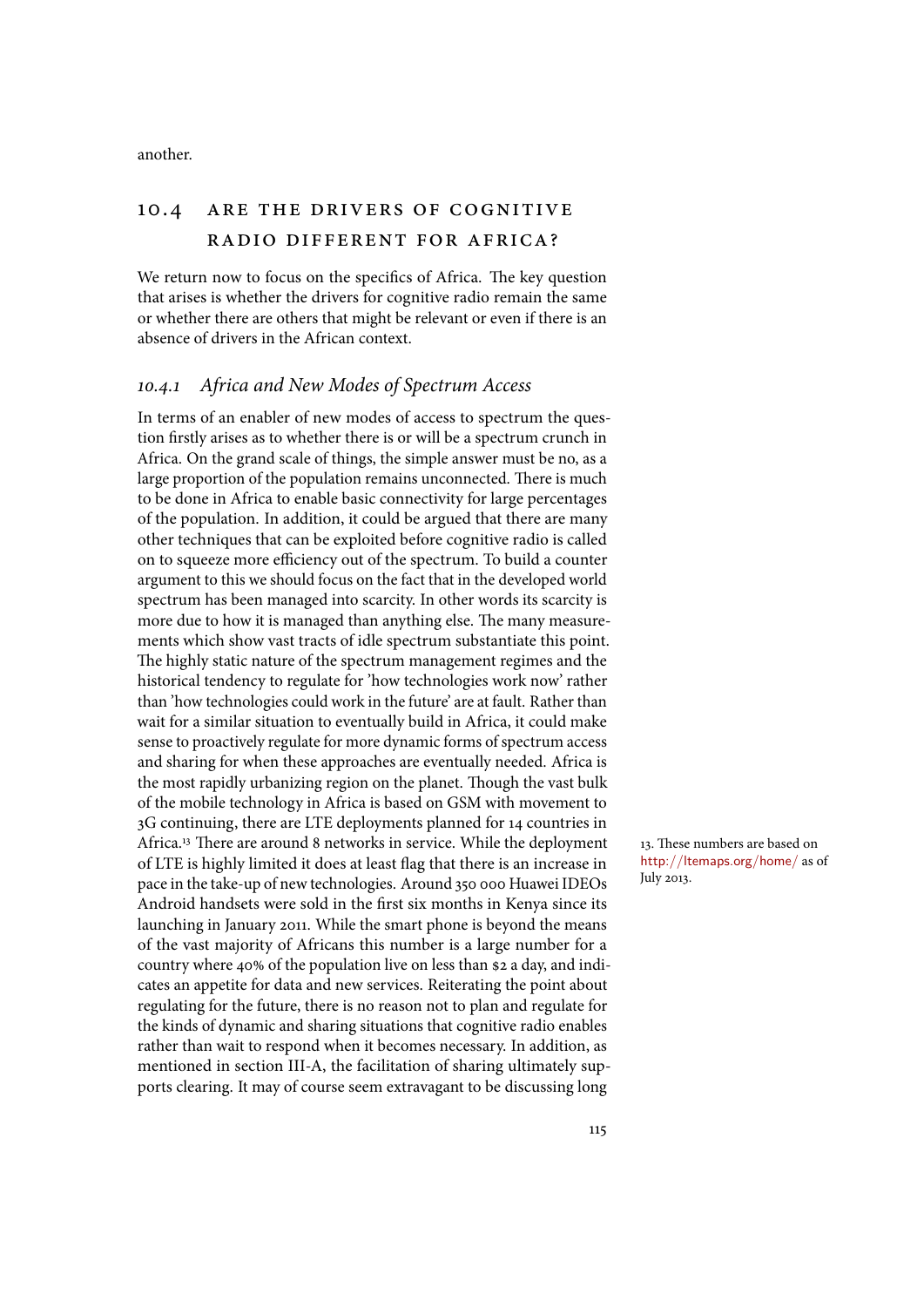nical Access Issues, in Accelerating Development Using the Web: Empowering Poor and Marginalized, George Sadowsky, ed. Published by the World Web Foundation, May 2012 http://public.webfoundation. org/publications/acceleratingdevelopment/

term regulation plans when there are so many pressing challenges in enabling connectivity in Africa. Jensen provides an excellent summary of the many challenges in Chapter 2 of the book Accelerating Devel-14. Michael Jenson, Chapter 2: Tech-copment Using the Web: Empowering Poor and Marginalized <sup>14</sup>. The challenges range from regulatory to practical such as the lack of internet interconnection points or to challenges relating to power supply and off-grid issues to the lack of content in specific languages and education. In that chapter Jenson also points out that, 'The decline of the small In*ternet provider continues, especially in developing countries where mobile providers are taking most of the consumer market share. When combined* with the ongoing consolidation of fixed and mobile operators, their mas*sive economies of scale and ownership of the delivery media leaves fewer niches for small providers, who have been largely relegated to countries where local-loop unbundling has taken place.*' He also provides a set of ten points for action that should be taken to address the technical challenges around access. These include (a) increase competition in the market, (b) implement infrastructure sharing for providers and (c) liberate more radio spectrum for broadband. These suggestions resonate strongly with the more open approaches to spectrum sharing (enabled through cognitive radio) which can provide a means of gaining access to, as stated earlier, a resource that is central to any wireless communication system and that is traditionally monopolised by a number of powerful controlling entities. To set the wider context Safari.com has 78% of the mobile market in Kenya and 18% of the country's GDP flows through that company. It is vital that alternative forces can come into play, in Kenya and elsewhere in Africa. The wide deployment of WiFi is largely because of the fact that it uses unlicensed spectrum and its low cost. This has spurred many schemes and innovative approaches in Africa. However, ultimately a mix of frequencies are needed (lower for longer distances) and more generally there is a need for increased access to spectrum. And while Jenson's call to implement infrastructure sharing was meant mainly in the context of cellular networks, cognitive approaches can enable much more advanced forms of sharing, and cognitive networks can lend themselves very well to virtualisation, which can be the basis of extreme forms of sharing.

# 10*.*4*.*2 *Africa and the need for Autonomous System Configuration and Management*

The second key driver for cognitive radio, as described in section III-B, is based on the fact that cognitive radio facilitates the making of autonomous decisions, of self-configuration etc. This kind of functionality bodes well for scenarios in which operational costs (OPEX) need to be kept to a minimum. In addition, returning to Figure 10.1 (c) for a moment, the objective function of the cognitive system can be one that takes power consumption as well as communication related issues into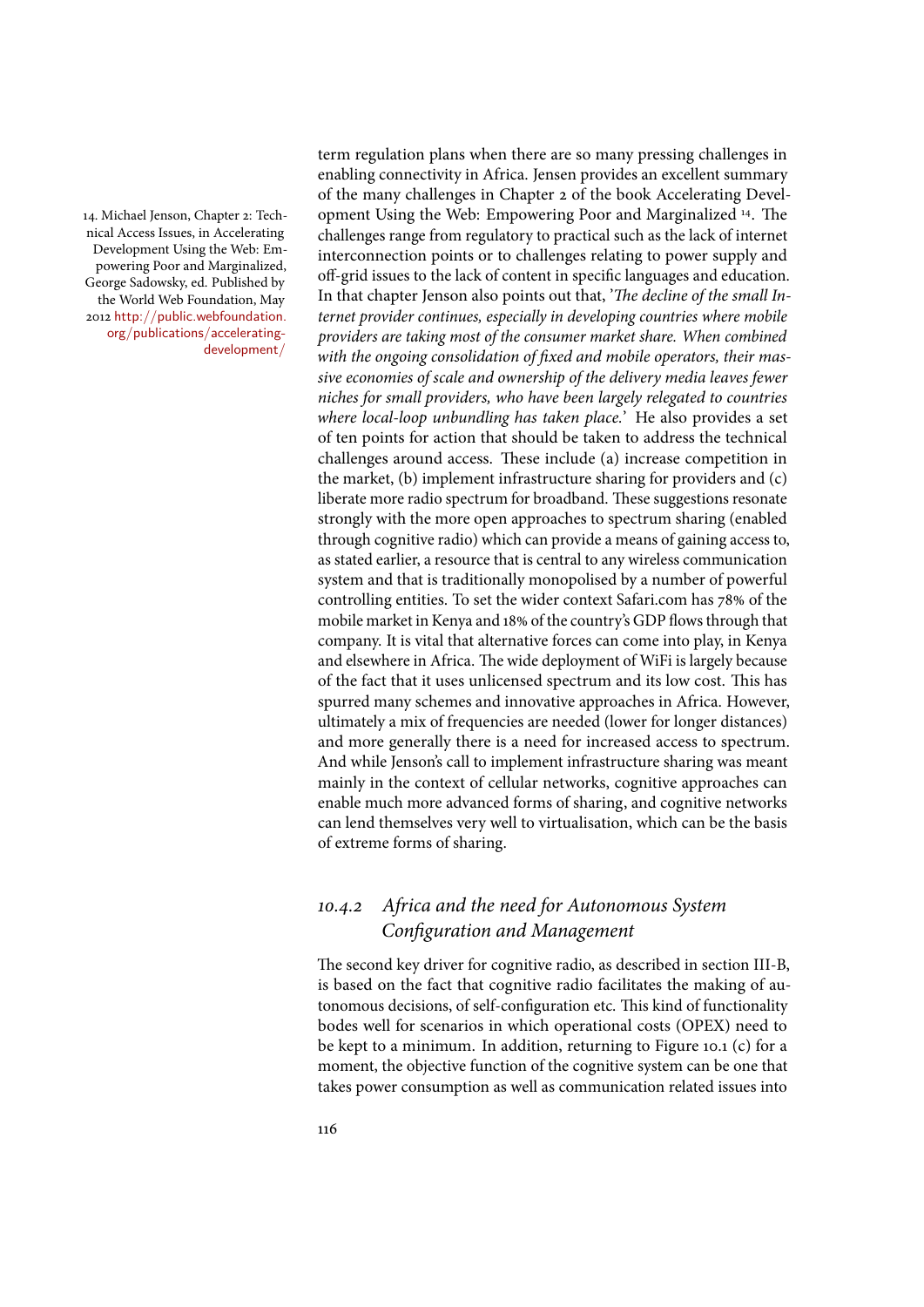account. Hence cognitive radio can be exploited to make best use of scarce energy as well as spectral resources. Depending of the sophistication of the cognitive system, behavioural patterns can be learned and the network can be adjusted to take these into account. It is already the case that existing systems perform 'semi-cognitive' like functions. For example, there are communication systems such as those from Altobridge, which recognise when traffic is local and do not waste resources by directing the traffic back to the core network only to have to re-emerge it again locally. Using cognitive radio language, these systems can be described as making observations about traffic, making decisions on how to respond and subsequently taking actions regarding the redirection of the traffic. While a simple example, it is illustrative of the trends that are emerging and the opportunities for increasingly cognitive capabilities. Perhaps the most potent area in which the autonomous, self-configuring functionality of a cognitive radio might bear fruit is in the context of backhaul. This links with the previous section, section 10.4.1, on new modes of spectrum access as it is predicated on the notion that access to spectrum becomes easier and more plentiful. In the last decade there has been improved connectivity in terms of fibre connections being brought to Africa. There are huge challenges in connecting users with these fibre backbones. There is still very limited fibre within the continent. There is also the usual problem of urban centres being much better catered for than suburban and rural areas. Wireless backhaul has to be a key enabler of connectivity - i.e., a means of connecting users to the fibre infrastructure. It is more competitive from a price perspective as it does not incur the costs associated with trenching etc. There is no reason why large tracts of spectrum could not be made available to provide wireless backhaul services. Suppose for a moment, as a thought experiment, that all and any spectrum were deemed usable for backhaul (except for argument's sake the spectrum belonging to mobile operators) BUT on a dynamic basis and of course on the premise that no harmful interference is experienced by legacy systems. In other words the balance would be tipped from a world in which the status quo is about exclusive rights to one in which the vast majority of access is non-static or dynamic. It is possible to envisage a series of dynamic links, criss-crossing Africa, that self-configure while managing interference to protects incumbents, making the most of any spectral assets that can be used. There are whole areas in Africa in which there may be no incumbents to avoid in the first place and in the longer term a dynamic system will allow for much flexibility should assigned but unused spectrum made available. In summary, the autonomous self-configuring functionality of a cognitive system could, in theory, be ideally suited to solving key challenges in Africa provided that regulations are put in place to exploit the opportunity.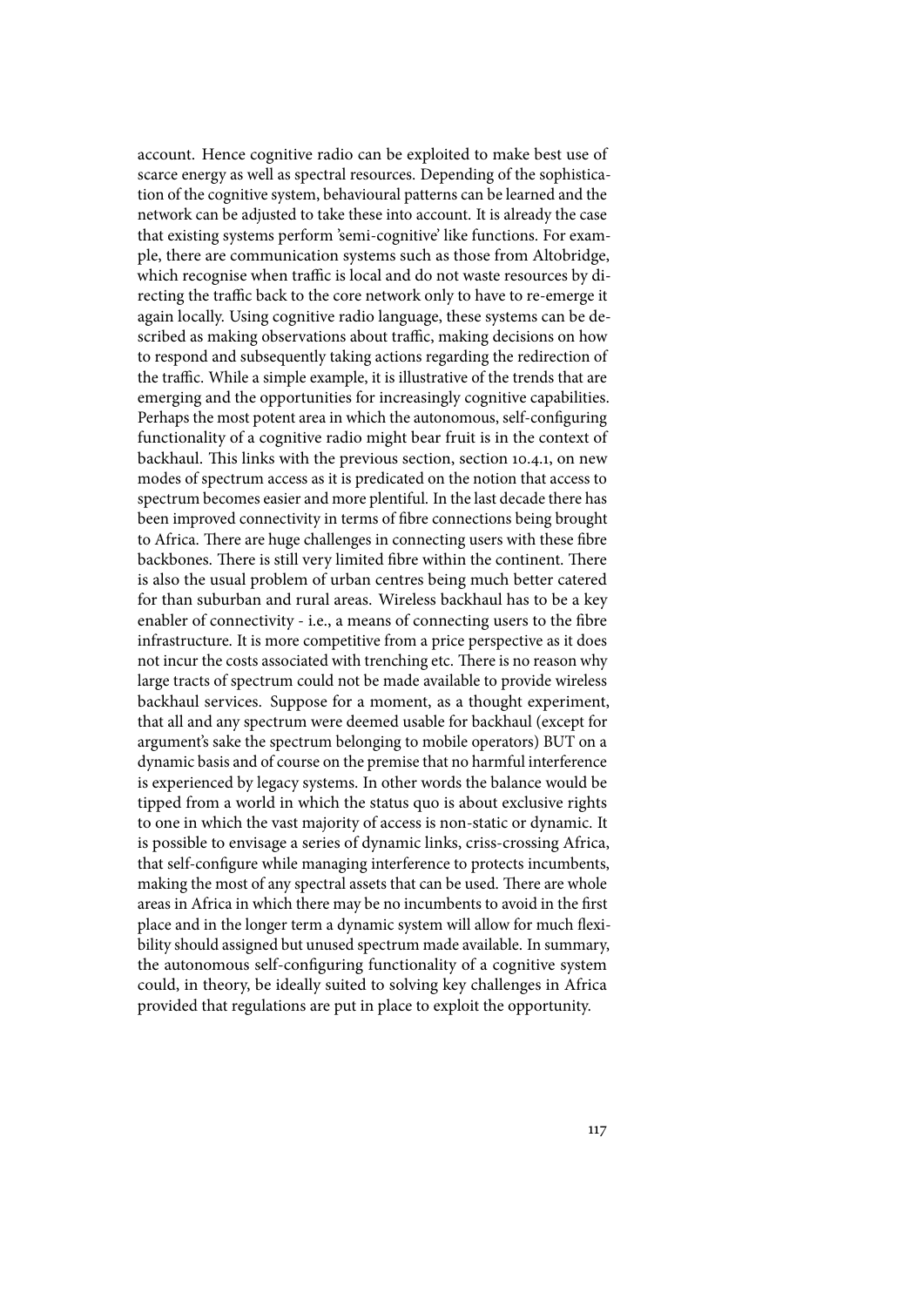### 10.5 THE ISSUES OF COST

It is not possible to tackle the issue of cognitive radio and Africa without addressing the issue of cost. Most people will reasonably argue that cognitive radios are expensive radios. Typically, these radios are frequency agile and hence have more sophisticated RF frontends. In addition, they can have complex processing capabilities, especially if learning is included. Many of the sharing paradigms envisage the requirement for some sort of database, typically an advanced version of what is needed for TV white space databases. In fact, cognitive radio is considered expensive in the developed world even before developing world incomes and other challenges are considered. While progress is being made on the reduction in cost of smart phones, for example, which would bode well for the future of cognitive radio, there are still many challenges. Again, even before considering cognitive radio, LTE is seen as hugely expensive technology whose cost of deployment is not warranted in many places in Africa. Hence it seems reasonable to assume that even if cognitive radio can facilitate spectrum sharing and perhaps reduce barriers to entry for new players or provide the kinds of autonomous behaviour that could be essential in remote areas of Africa, it would remain prohibitively expensive for the long-term future. There are some dissenting voices however, and it is worth airing these to provide a fuller picture. Marhsall 15. Marshall,P.F.,"Dynamic Spec-has long contended that *cognitive radio can be a cheaper radio*. In <sup>15</sup> and <sup>16</sup> he argues that a new business case is possible. His main argument is built around the notion that linearity and filtering in the RF front ends are the drivers of cost. Typically, linearity is essential for high dynamic range. His work shows that non-cognitive radio systems have significant 3rd Order Intermodulation noise increase, even for high performance filters. Cognitive radios, which use dynamic spectrum access techniques and can therefore have a choice about the spectrum bands they use, can operate in a manner that ensure that intermodulation products do not become an issue. Marshall has shown that cognitive radio can enable a 30 dB reduction in required IIP3 performance, while creating a lower noise floor simultaneously, even for moderate filter selectivity (20%) therefore saving on costs. An unrelated work, but relevant in terms of 17. Marshall, P.F., Scalability, Den-huele of earling on costs. An unrelated work, but relevant in terms of<br>y, and Decision Making in Cogni-huelex parallining the concepts that underpin this approach is <sup>17</sup>. In essence Marshall argues to re-think RF design, leveraging the smarts of the radio to make a low cost front end. Fettweis and his team take a somewhat 18. Fettweis, G.; Lohning, M.; Petro-connected approach under the heading *Dirty RF*<sup>18</sup>. They point out that building compact and low-cost but flexible and reconfigurable radios for future wireless systems is generally a challenging task. The trade-offs between using flexible hardware and at the same time trying to keep radios as small and power efficient as possible while at the same time exploiting multiple antenna techniques means that various imperfections and impairments surface in the radio transceivers, especially in the radio frequency (RF) analogue electronics. Examples of the imperfections are, e.g., mirror-frequency interference due to I/Q imbalance,

trum Management of Front End Linearity and Dynamic Range, "New Frontiers in Dynamic Spectrum Access Networks", 2008. DySPAN 2008. 3rd IEEE Symposium on , vol., no., pp.1,12, 14-17 Oct. 2008

16. Marshall, P.F.,Quantitative Analysis of Cognitive Radio and Network Performance (Mobile Communications) (Artech House Mobile Communications), June 2012

sity, and Decision Making in Cognitive Wireless Networks, Cambridge University Press, December 2012.

vic, D.; Windisch, Marcus; Zillmann, P.; Rave, W., "Dirty RF: a new paradigm," Personal, Indoor and Mobile Radio Communications, 2005. PIMRC 2005. IEEE 16th International Symposium on , vol.4, no., pp.2347,2355 Vol. 4, 11-14 Sept. 2005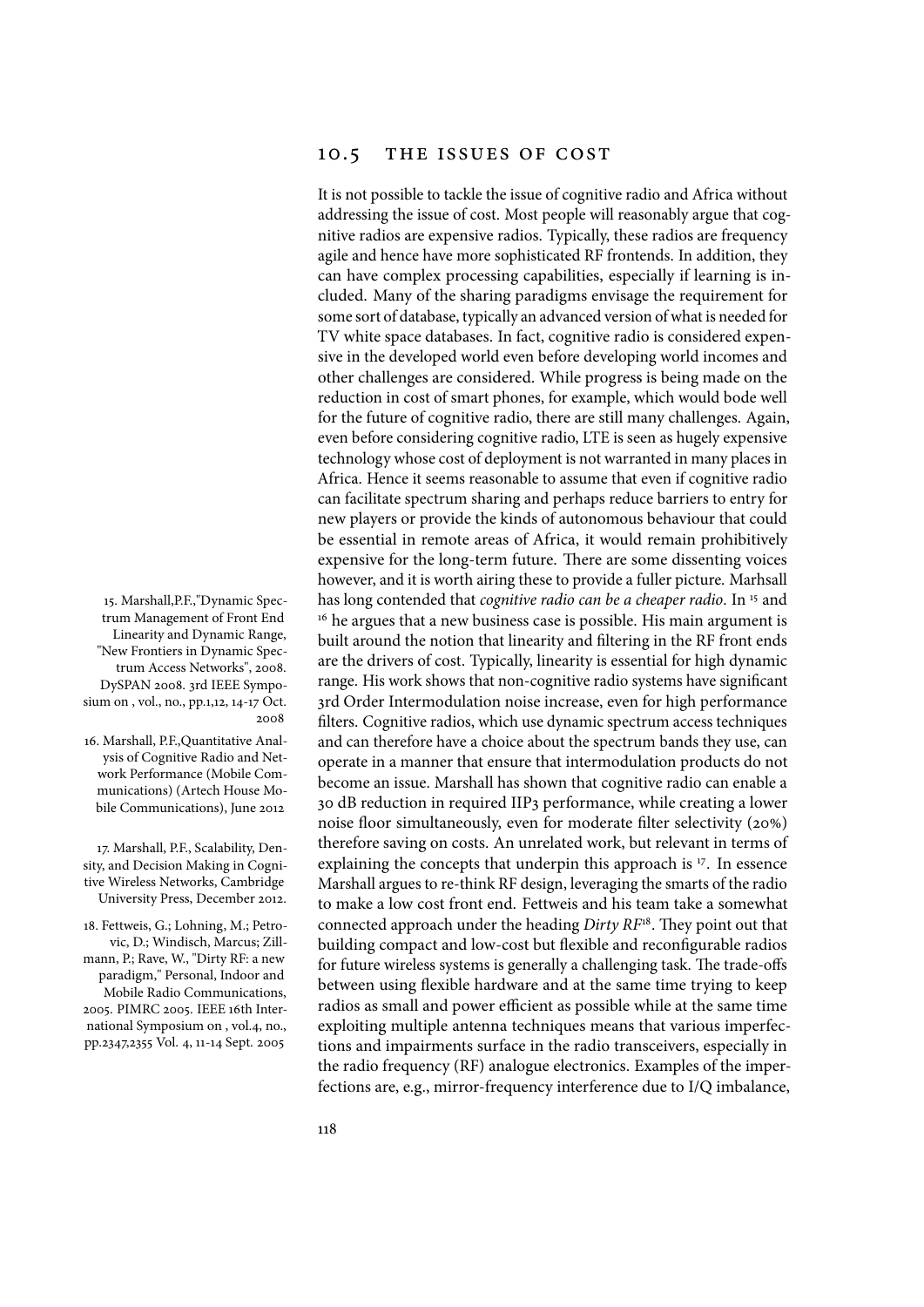non-linear distortion due to mixer and amplifier nonlinearities, timing jitter and non-linearities in sampling and analogue-to- digital (A/D) converter circuits, and oscillator phase noise. Fettweis et al, stress that if these impairments are not properly understood and taken into account, they can easily become a limiting factor to the quality and performance of the radio device and thereon of the whole wireless link. Their approach is to use baseband processing algorithms to compensate for the impairments. They show that by knowing the statistical properties of impairments in the analogue front-end and using powerful digital baseband processing, future wireless communications systems may be able to cope with dirty RF. They extend the transmission rate by joint optimization of RF components and baseband processing - opening the path for high performance devices at reasonable cost. While this work does not explicitly reference cognitive radio it implicitly does - a radio can self-profile, have an in-depth awareness of its own flaws and can correct those flaws through appropriate techniques. Without a doubt the term low-cost and reasonable-cost are relative. However, the work described here does challenge conventional wisdom and at least postulate that there are different ways of doing things. This work shifts the perspective. Rather than build systems that are highly tuned to certain bands, with strict filtering requirements and high-level performance that pushes the cost up, it is possible to use lower cost entities and compensate for their performance in different ways. It is an entirely different mindset but one that could ultimately unlock new possibilities.

### 10.6 conclusions

Cognitive radio is an area in which much academic work has taken place in the past decade. It can be seen as part of the natural progression of radios, i.e., they simply get smarter and therefore a natural part of a future roadmap for LTE-A for example. Seen in this manner cognitive technologies will eventually become part and parcel of many future communications systems and eventually be deployed in Africa as much as anywhere else. However, as a key enabler of dynamic spectrum access and new forms of spectrum sharing, cognitive radio may also have a more powerful role to play in underpinning communication systems that are outside the traditional domain of the large operators and provide opportunities for different players. They also have a role to play in providing the level of robust autonomous behaviour that is needed in remote areas. The cost, as for most technologies, remains a significant factor. However, there is work which can contribute to the creation of lower cost systems. While the challenges of cost matter more in Africa, there is no reason why Africa cannot be a role model or take a leadership position in at least regulating for a dynamic future. Whatever the timescale for deployment of more flexible, cognitive and dynamic systems elsewhere in the world or within Africa, it is worth bearing the